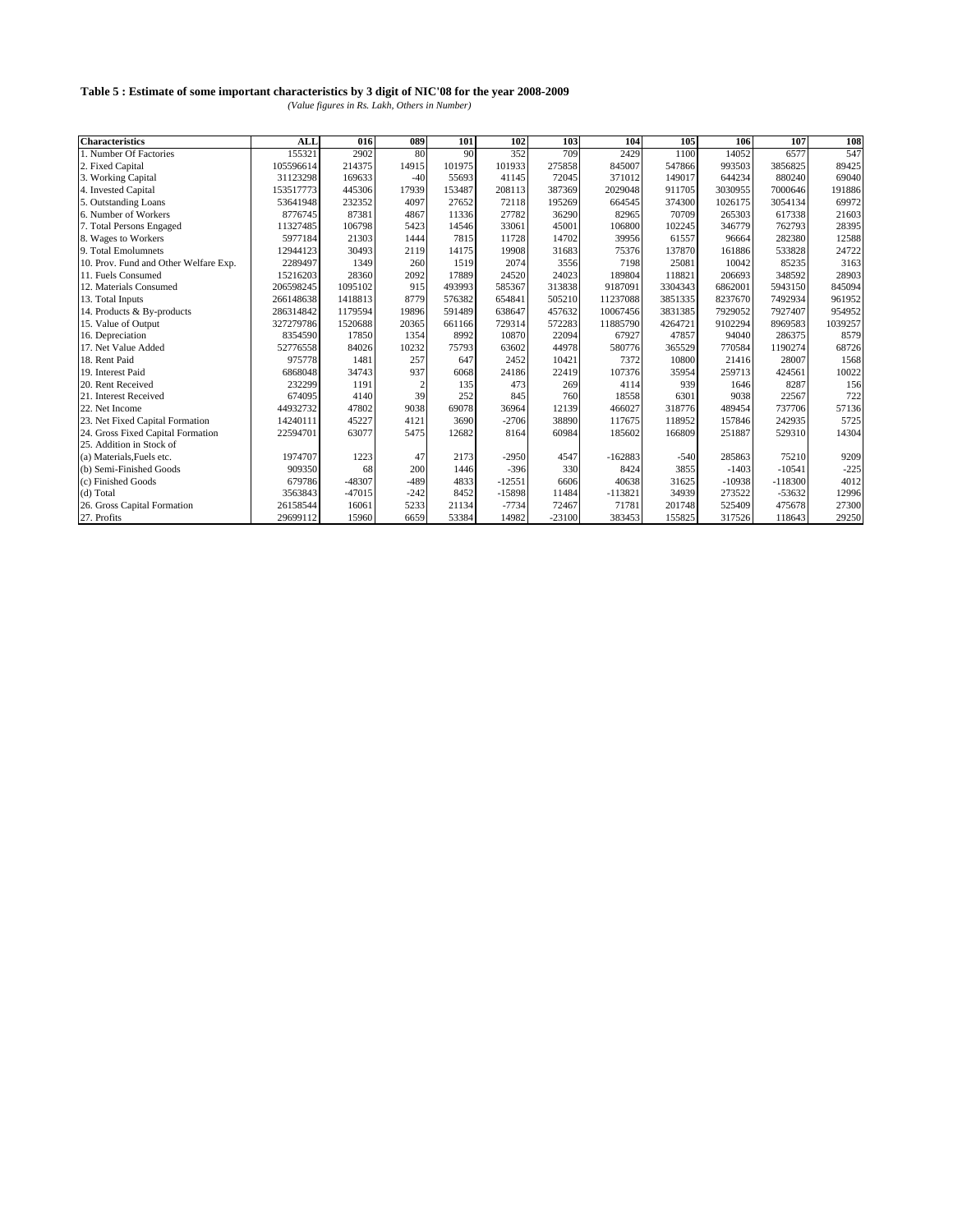| <b>Characteristics</b>                | 110     | 120     | 131       | 139     | 141     | 142   | 143     | 151    | 152     | 161    | 162     |
|---------------------------------------|---------|---------|-----------|---------|---------|-------|---------|--------|---------|--------|---------|
| 1. Number Of Factories                | 1362    | 3281    | 9617      | 3743    | 3959    | 44    | 1758    | 1228   | 1331    | 1127   | 1975    |
| 2. Fixed Capital                      | 1303249 | 251115  | 7318955   | 1290545 | 999307  | 3807  | 312568  | 173090 | 359493  | 28942  | 221185  |
| 3. Working Capital                    | 405408  | 281052  | 1515781   | 456762  | 773518  | 21790 | 121446  | 80756  | 182238  | 23406  | 123121  |
| 4. Invested Capital                   | 1793404 | 617366  | 9588378   | 1900321 | 1887325 | 10541 | 539867  | 375077 | 680828  | 54230  | 397926  |
| 5. Outstanding Loans                  | 608670  | 92206   | 5506480   | 911449  | 720632  | 27474 | 245586  | 90698  | 186031  | 26008  | 152000  |
| 6. Number of Workers                  | 94368   | 429627  | 937842    | 255793  | 530178  | 2525  | 147104  | 57856  | 154956  | 7270   | 44681   |
| 7. Total Persons Engaged              | 123898  | 452026  | 1092922   | 307285  | 624664  | 2884  | 170330  | 70505  | 180478  | 9924   | 58437   |
| 8. Wages to Workers                   | 65080   | 96560   | 520369    | 133317  | 270194  | 2648  | 72376   | 29139  | 67264   | 3132   | 22119   |
| 9. Total Emolumnets                   | 142055  | 128970  | 814457    | 223598  | 474060  | 4185  | 106488  | 54156  | 110839  | 4784   | 43121   |
| 10. Prov. Fund and Other Welfare Exp. | 21965   | 18965   | 129997    | 24540   | 66857   | 280   | 8254    | 8117   | 15242   | 350    | 4799    |
| 11. Fuels Consumed                    | 137730  | 21053   | 1351931   | 147932  | 86615   | 185   | 30549   | 23118  | 38691   | 1748   | 35061   |
| 12. Materials Consumed                | 1727361 | 792133  | 8613515   | 2176735 | 1952775 | 14354 | 713681  | 667380 | 931972  | 108629 | 483643  |
| 13. Total Inputs                      | 2267979 | 1087064 | 11451920  | 2947389 | 3017914 | 16436 | 1114891 | 807572 | 1253826 | 129672 | 618723  |
| 14. Products & By-products            | 3070945 | 1869031 | 11535303  | 3116351 | 3335527 | 21995 | 1238579 | 833653 | 1282648 | 119878 | 634491  |
| 15. Value of Output                   | 3312317 | 2019260 | 13589055  | 3580955 | 4000510 | 23180 | 1352016 | 941394 | 1516745 | 139125 | 710418  |
| 16. Depreciation                      | 122107  | 27156   | 669679    | 118864  | 95778   | 260   | 40431   | 18066  | 37652   | 1529   | 21653   |
| 17. Net Value Added                   | 922231  | 905040  | 1467457   | 514701  | 886818  | 6483  | 196694  | 115757 | 225267  | 7923   | 70042   |
| 18. Rent Paid                         | 14746   | 9562    | 22869     | 13549   | 69839   | 144   | 4080    | 3669   | 13155   | 375    | 2961    |
| 19. Interest Paid                     | 64860   | 17459   | 592479    | 134156  | 105945  | 650   | 44292   | 17975  | 35991   | 2730   | 22962   |
| 20. Rent Received                     | 11482   | 6346    | 9811      | 2077    | 9848    | 55    | 263     | 1782   | 1064    | 97     | 435     |
| 21. Interest Received                 | 4505    | 2581    | 31297     | 6147    | 4097    | 30    | 2177    | 633    | 1549    | 268    | 1559    |
| 22. Net Income                        | 842625  | 878020  | 852109    | 366996  | 711034  | 5690  | 148321  | 94113  | 176121  | 4818   | 44119   |
| 23. Net Fixed Capital Formation       | 211398  | 19606   | 377564    | 94324   | 91266   | 711   | 14873   | 21118  | 62516   | 2957   | 26739   |
| 24. Gross Fixed Capital Formation     | 333504  | 46762   | 1047243   | 213188  | 187044  | 971   | 55305   | 39183  | 100168  | 4486   | 48391   |
| 25. Addition in Stock of              |         |         |           |         |         |       |         |        |         |        |         |
| (a) Materials, Fuels etc.             | 82625   | 28150   | $-146717$ | 3328    | 27554   | 1242  | 8387    | 1423   | 15538   | 1249   | 12401   |
| (b) Semi-Finished Goods               | 20709   | 2161    | 48684     | 8707    | 9314    | 87    | 13829   | 906    | 9472    | 463    | 1891    |
| (c) Finished Goods                    | 22850   | 19361   | 24        | 8217    | 61731   | 303   | 23520   | 1726   | 11250   | 674    | 8126    |
| (d) Total                             | 126184  | 49671   | -98008    | 20252   | 98599   | 1633  | 45735   | 4055   | 36261   | 2386   | 22419   |
| 26. Gross Capital Formation           | 459689  | 96433   | 949235    | 233441  | 285643  | 2604  | 101040  | 43238  | 136429  | 6873   | 70810   |
| 27. Profits                           | 678605  | 730085  | $-92346$  | 118858  | 170116  | 1225  | 33578   | 31840  | 50040   | $-316$ | $-3801$ |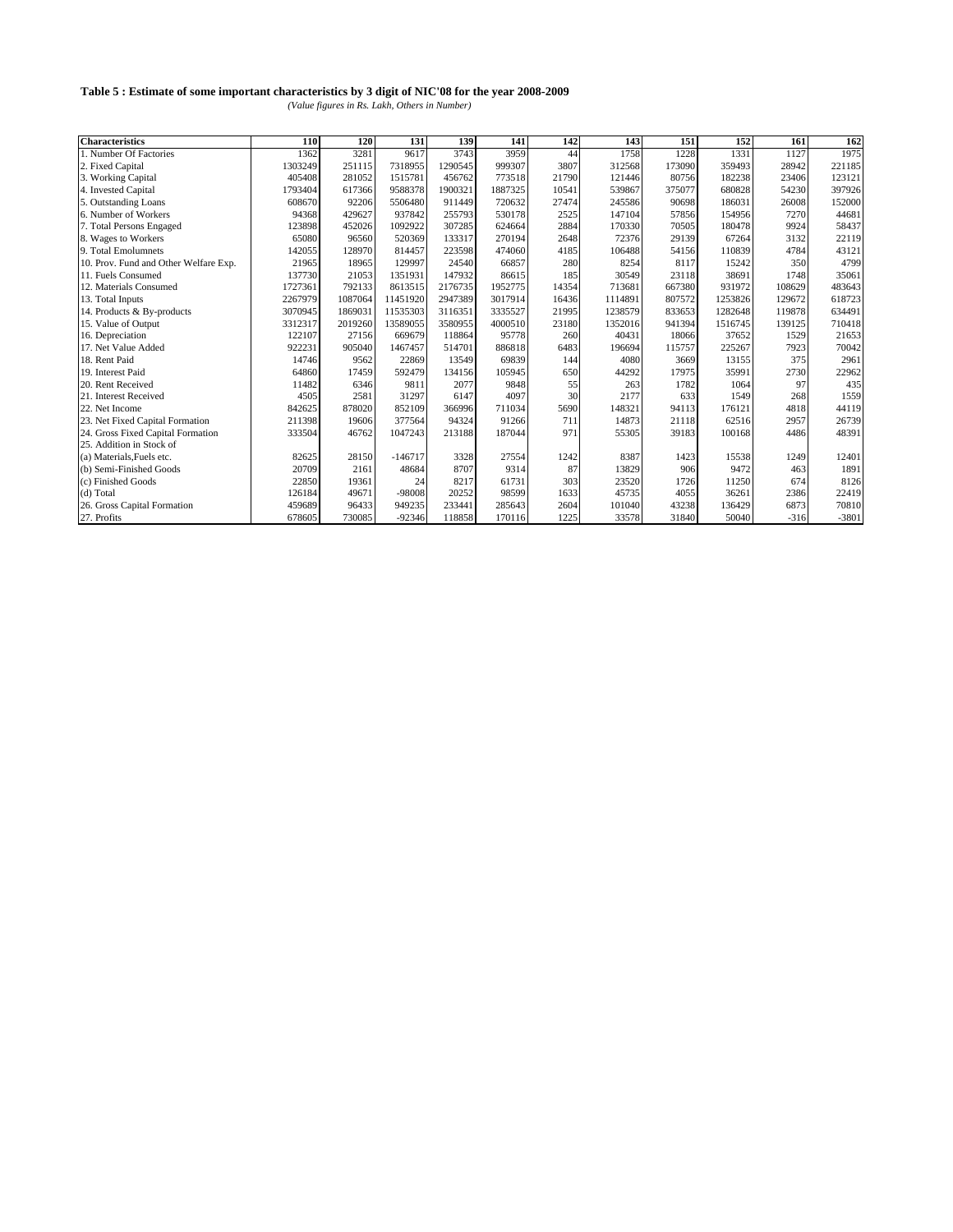| <b>Characteristics</b>                | 170     | 181     | 182   | 191     | 192       | 201      | 202      | 203      | 210      | 221     | 222     |
|---------------------------------------|---------|---------|-------|---------|-----------|----------|----------|----------|----------|---------|---------|
| 1. Number Of Factories                | 4637    | 3272    | 18    | 515     | 438       | 3229     | 5137     | 90       | 3420     | 1978    | 6357    |
| 2. Fixed Capital                      | 2650958 | 992077  | 10800 | 387072  | 7338029   | 8567075  | 2546908  | 581860   | 4233373  | 1069502 | 2097019 |
| 3. Working Capital                    | 440137  | 209084  | 1797  | 304905  | 1448245   | 1030234  | 1102138  | 74014    | 2318041  | 388278  | 739807  |
| 4. Invested Capital                   | 3347668 | 1234007 | 12441 | 732227  | 10270790  | 10565033 | 4112375  | 710137   | 6240055  | 1589804 | 2893253 |
| 5. Outstanding Loans                  | 1305344 | 808577  | 8707  | 164930  | 642895    | 2689212  | 1265578  | 187989   | 2325801  | 364324  | 1704866 |
| 6. Number of Workers                  | 182788  | 85312   | 528   | 32186   | 57974     | 158345   | 242264   | 20037    | 237966   | 116450  | 215388  |
| 7. Total Persons Engaged              | 231415  | 128625  | 743   | 40136   | 73031     | 231939   | 323881   | 25233    | 379083   | 149326  | 281655  |
| 8. Wages to Workers                   | 120034  | 61571   | 308   | 28502   | 125496    | 195612   | 133574   | 32648    | 195295   | 95674   | 111111  |
| 9. Total Emolumnets                   | 221808  | 162206  | 789   | 46523   | 261458    | 539246   | 439584   | 57021    | 643645   | 194828  | 246748  |
| 10. Prov. Fund and Other Welfare Exp. | 36597   | 27348   | 369   | 10802   | 103288    | 127578   | 84875    | 22199    | 100727   | 40929   | 34312   |
| 11. Fuels Consumed                    | 464039  | 47747   | 889   | 33809   | 578759    | 1681085  | 344021   | 96304    | 316445   | 160867  | 283514  |
| 12. Materials Consumed                | 2415385 | 1028853 | 6888  | 966250  | 37166341  | 11679108 | 5640235  | 696270   | 4347988  | 2391074 | 3988248 |
| 13. Total Inputs                      | 3252867 | 1474216 | 11990 | 1209266 | 39233872  | 15206283 | 7307301  | 845879   | 6692389  | 2894967 | 4948254 |
| 14. Products & By-products            | 3858385 | 1079295 | 17776 | 1295702 | 45579246  | 16884155 | 8505199  | 943783   | 8543221  | 3501376 | 5633303 |
| 15. Value of Output                   | 4107717 | 1930409 | 20488 | 1515385 | 46574470  | 18375260 | 9596207  | 968188   | 10200034 | 3768639 | 6167338 |
| 16. Depreciation                      | 176937  | 91233   | 1088  | 35754   | 590283    | 710588   | 214401   | 63131    | 327539   | 118797  | 208101  |
| 17. Net Value Added                   | 677914  | 364959  | 7411  | 270365  | 6750315   | 2458390  | 2074506  | 59179    | 3180105  | 754876  | 1010984 |
| 18. Rent Paid                         | 14234   | 18427   | 804   | 30422   | 22779     | 28751    | 28311    | 1439     | 32560    | 10752   | 19472   |
| 19. Interest Paid                     | 154889  | 73622   | 552   | 23267   | 142909    | 389643   | 276954   | 22930    | 203957   | 51384   | 192589  |
| 20. Rent Received                     | 4116    | 8902    |       | 744     | 4189      | 11646    | 4303     | 475      | 10772    | 3084    | 2523    |
| 21. Interest Received                 | 11114   | 6843    | 114   | 4645    | 22461     | 44830    | 24575    | 1425     | 21318    | 9172    | 11610   |
| 22. Net Income                        | 508790  | 272910  | 6054  | 216676  | 6584627   | 2039996  | 1769241  | 34810    | 2943588  | 692740  | 798923  |
| 23. Net Fixed Capital Formation       | 471313  | 131815  | 1781  | 30262   | 497302    | 870856   | 421409   | 5674     | 541819   | 176420  | 296735  |
| 24. Gross Fixed Capital Formation     | 648249  | 223048  | 2868  | 66016   | 1087585   | 1581444  | 635810   | 68805    | 869358   | 295216  | 504836  |
| 25. Addition in Stock of              |         |         |       |         |           |          |          |          |          |         |         |
| (a) Materials, Fuels etc.             | 48176   | 35966   | $-70$ | 49160   | $-358723$ | 15682    | 130122   | $-31033$ | 238135   | 16053   | 47054   |
| (b) Semi-Finished Goods               | 12898   | 1750    | $-19$ | 304     | $-123823$ | 31620    | $-12789$ | $-3070$  | 71696    | 20812   | 17160   |
| (c) Finished Goods                    | 24876   | 5276    | 141   | 66816   | $-337465$ | $-10868$ | 26517    | $-13223$ | 85732    | 17779   | 5349    |
| (d) Total                             | 85950   | 42992   | 51    | 116279  | $-820011$ | 36434    | 143850   | $-47327$ | 395563   | 54644   | 69562   |
| 26. Gross Capital Formation           | 734200  | 266040  | 2920  | 182295  | 267574    | 1617878  | 779660   | 21478    | 1264920  | 349860  | 574398  |
| 27. Profits                           | 250385  | 83355   | 4896  | 159352  | 6219881   | 1373172  | 1244781  | $-44410$ | 2199216  | 456983  | 517863  |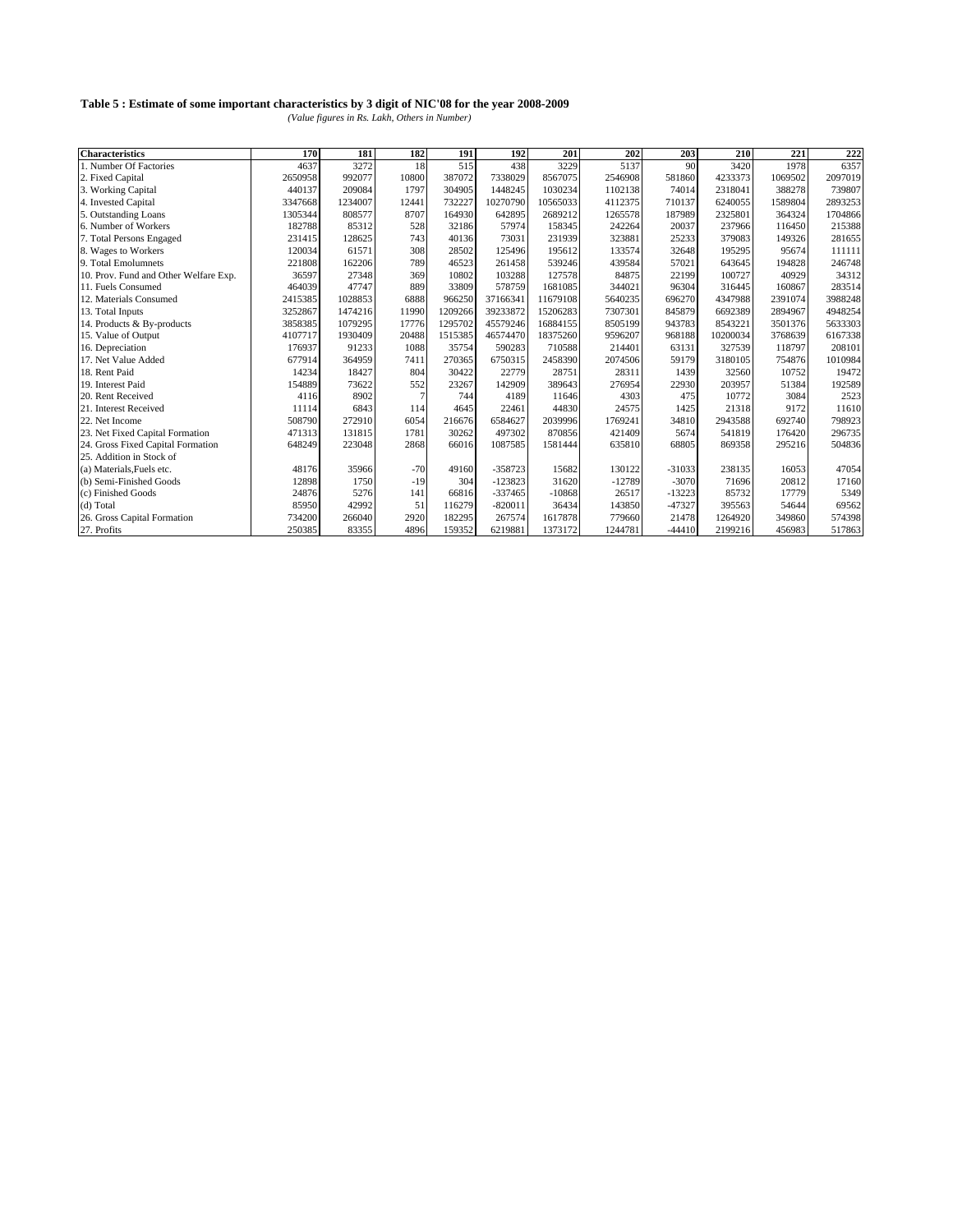| <b>Characteristics</b>                | 231     | 239      | 241      | 242       | 243     | 251     | 252    | 259     | 261     | 262      | 263     |
|---------------------------------------|---------|----------|----------|-----------|---------|---------|--------|---------|---------|----------|---------|
| 1. Number Of Factories                | 622     | 15966    | 4167     | 1144      | 3345    | 2994    | 40     | 6739    | 758     | 158      | 251     |
| 2. Fixed Capital                      | 844639  | 6649858  | 17038114 | 2458507   | 1421184 | 1149583 | 8928   | 1411905 | 391582  | 300298   | 589458  |
| 3. Working Capital                    | 274376  | 1477137  | 3316144  | 1343318   | 693658  | 596194  | 5544   | 646519  | 287208  | 129207   | 441480  |
| 4. Invested Capital                   | 1066384 | 8361019  | 22645931 | 3404305   | 2357637 | 2350332 | 13819  | 2208978 | 633196  | 467036   | 793758  |
| 5. Outstanding Loans                  | 436465  | 2753982  | 8598112  | 833264    | 786770  | 842641  | 5551   | 843646  | 318024  | 176693   | 219257  |
| 6. Number of Workers                  | 47291   | 589753   | 466859   | 64173     | 164978  | 174631  | 1646   | 220909  | 51643   | 15240    | 21175   |
| 7. Total Persons Engaged              | 58548   | 721238   | 600966   | 86620     | 210968  | 223054  | 2074   | 282928  | 70487   | 19670    | 38384   |
| 8. Wages to Workers                   | 33506   | 290327   | 526191   | 114844    | 115693  | 155190  | 1163   | 138480  | 51106   | 13165    | 19723   |
| 9. Total Emolumnets                   | 67347   | 570445   | 1146567  | 210113    | 230020  | 338848  | 2550   | 273312  | 128653  | 38173    | 162417  |
| 10. Prov. Fund and Other Welfare Exp. | 11196   | 91233    | 266746   | 39175     | 34681   | 37490   | 285    | 39314   | 24926   | 5793     | 21190   |
| 11. Fuels Consumed                    | 202491  | 2028033  | 3455471  | 602786    | 354741  | 96006   | 884    | 216199  | 26084   | 22610    | 14464   |
| 12. Materials Consumed                | 414682  | 4003507  | 22784154 | 4845338   | 3539947 | 3573990 | 15851  | 2658937 | 917473  | 732700   | 904406  |
| 13. Total Inputs                      | 713292  | 7291202  | 29829098 | 5824362   | 4414833 | 4407894 | 21909  | 3601718 | 1159566 | 928597   | 1622340 |
| 14. Products & By-products            | 892726  | 10499970 | 32997774 | 7100817   | 4827710 | 4725598 | 25583  | 3793577 | 1272712 | 991131   | 1657072 |
| 15. Value of Output                   | 927634  | 11212637 | 36082873 | 7284080   | 5189955 | 5519820 | 29083  | 4460840 | 1507228 | 1119844  | 2325411 |
| 16. Depreciation                      | 68273   | 447266   | 1014354  | 178163    | 109825  | 77975   | 665    | 123181  | 43487   | 52464    | 56632   |
| 17. Net Value Added                   | 146068  | 3474168  | 5239421  | 1281555   | 665297  | 1033951 | 6509   | 735940  | 304175  | 138782   | 646438  |
| 18. Rent Paid                         | 6284    | 82701    | 40112    | 10706     | 7483    | 20939   | 104    | 13262   | 8272    | 8793     | 19186   |
| 19. Interest Paid                     | 42357   | 269527   | 1039774  | 73364     | 128473  | 123026  | 902    | 127867  | 32845   | 5642     | 28153   |
| 20. Rent Received                     | 609     | 10402    | 11333    | 2140      | 1330    | 4436    | 64     | 3101    | 1714    | 125      | 11326   |
| 21. Interest Received                 | 1133    | 24864    | 79753    | 74308     | 8393    | 30626   | 39     | 7608    | 4076    | 614      | 2211    |
| 22. Net Income                        | 97427   | 3121941  | 4159535  | 1197485   | 529342  | 889986  | 5502   | 594812  | 263057  | 124347   | 599099  |
| 23. Net Fixed Capital Formation       | 140929  | 1435790  | 3495803  | 208003    | 276159  | 258298  | 1852   | 306159  | 52235   | $-24683$ | 63317   |
| 24. Gross Fixed Capital Formation     | 209202  | 1883056  | 4510157  | 386166    | 385984  | 336273  | 2517   | 429340  | 95722   | 27782    | 119949  |
| 25. Addition in Stock of              |         |          |          |           |         |         |        |         |         |          |         |
| (a) Materials, Fuels etc.             | 24081   | 151753   | 444122   | $-64219$  | 107681  | 140560  | $-102$ | 30553   | 30956   | $-4438$  | 27588   |
| (b) Semi-Finished Goods               | 7250    | 77577    | 32202    | $-112448$ | 31350   | 124610  | 414    | 17132   | 959     | 1615     | 840     |
| (c) Finished Goods                    | 15424   | 79063    | 246103   | $-13845$  | 25698   | 54499   | 318    | 19798   | 21547   | 18971    | 5925    |
| (d) Total                             | 46754   | 308393   | 722427   | $-190512$ | 164729  | 319669  | 630    | 67483   | 53461   | 16148    | 34354   |
| 26. Gross Capital Formation           | 255956  | 2191449  | 5232584  | 195654    | 550712  | 655943  | 3147   | 496823  | 149183  | 43929    | 154302  |
| 27. Profits                           | 18884   | 2460263  | 2746222  | 948198    | 264641  | 513648  | 2667   | 282186  | 109478  | 80382    | 415492  |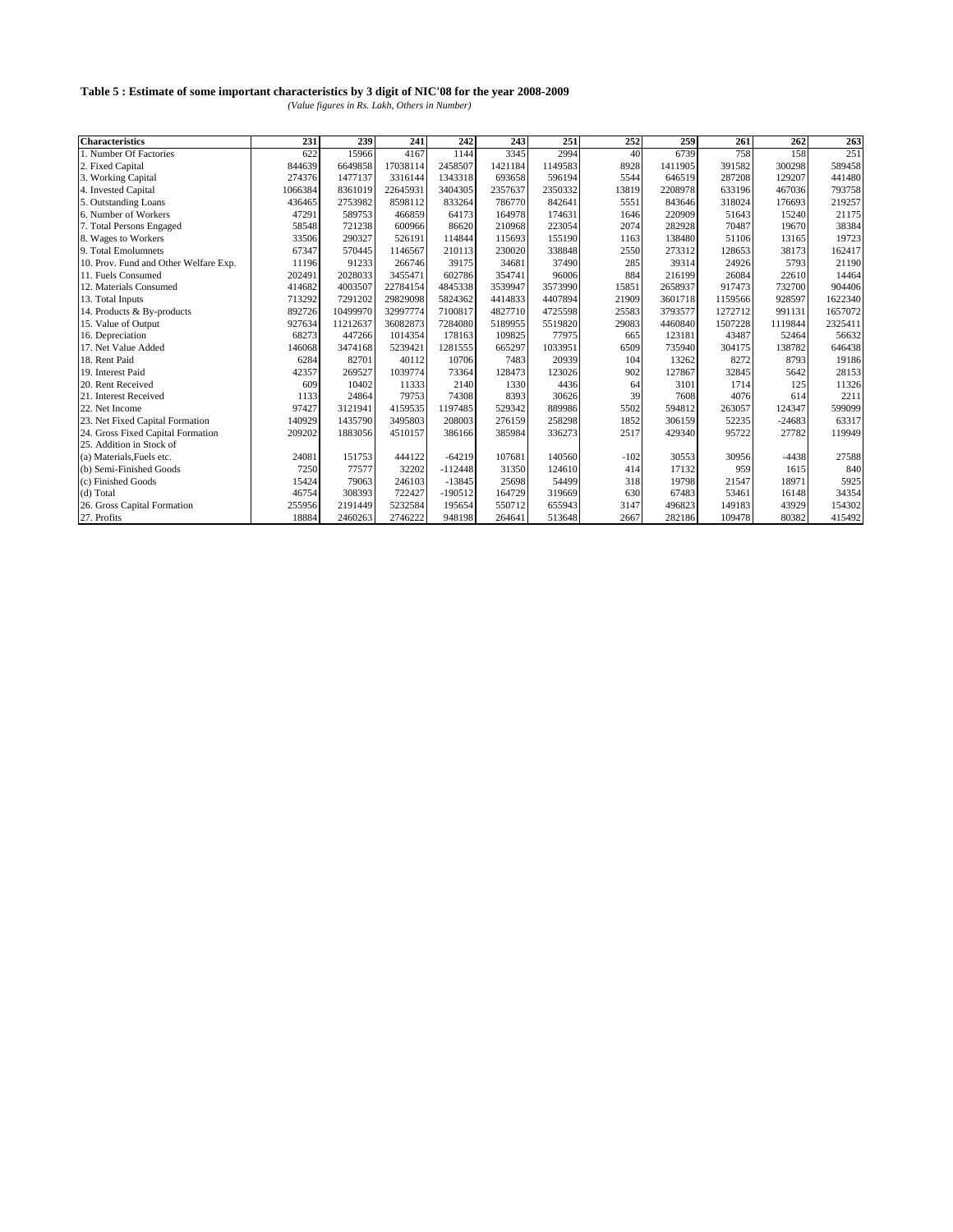*(Value figures in Rs. Lakh, Others in Number)*

| <b>Characteristics</b>                | 264      | 265    | 266   | 267    | 268      | 271     | 272     | 273      | 274     | 275     | 279     |
|---------------------------------------|----------|--------|-------|--------|----------|---------|---------|----------|---------|---------|---------|
| 1. Number Of Factories                | 245      | 541    | 69    | 61     | 20       | 2078    | 307     | 1013     | 466     | 658     | 730     |
| 2. Fixed Capital                      | 456281   | 170520 | 22359 | 14134  | 3508     | 826200  | 347203  | 562342   | 205587  | 303675  | 181936  |
| 3. Working Capital                    | 266061   | 131367 | 25025 | 23356  | 2475     | 1048933 | 185527  | 385531   | 92166   | 118628  | 275563  |
| 4. Invested Capital                   | 726745   | 286102 | 41399 | 29299  | 5125     | 1746631 | 503445  | 932477   | 292046  | 508453  | 331177  |
| 5. Outstanding Loans                  | 395726   | 168679 | 13446 | 17028  | 951      | 421825  | 227628  | 493136   | 96363   | 204792  | 74695   |
| 6. Number of Workers                  | 18234    | 29654  | 2302  | 2290   | 907      | 114640  | 22379   | 49408    | 32543   | 28667   | 29444   |
| 7. Total Persons Engaged              | 26988    | 45699  | 3360  | 3574   | 1170     | 164615  | 30103   | 67960    | 40959   | 37473   | 40226   |
| 8. Wages to Workers                   | 15748    | 29429  | 1465  | 1756   | 799      | 114701  | 18288   | 37878    | 21018   | 18427   | 18670   |
| 9. Total Emolumnets                   | 52362    | 89327  | 5000  | 4050   | 2380     | 313578  | 45609   | 94551    | 41360   | 46649   | 45619   |
| 10. Prov. Fund and Other Welfare Exp. | 8401     | 11875  | 536   | 656    | 208      | 55525   | 8190    | 16505    | 6834    | 6983    | 8397    |
| 11. Fuels Consumed                    | 19115    | 10700  | 1267  | 770    | 307      | 64181   | 27714   | 46563    | 24900   | 11437   | 12772   |
| 12. Materials Consumed                | 1430452  | 422079 | 56055 | 19947  | 11772    | 4201422 | 658699  | 2103203  | 412093  | 675586  | 681584  |
| 13. Total Inputs                      | 1954642  | 563391 | 70989 | 27904  | 15566    | 5127191 | 761821  | 2426368  | 520406  | 857438  | 808021  |
| 14. Products & By-products            | 1819331  | 736035 | 82134 | 41761  | 20722    | 5806793 | 964948  | 2602496  | 586556  | 956201  | 955889  |
| 15. Value of Output                   | 2245171  | 837636 | 93255 | 45541  | 20844    | 6480727 | 994578  | 2839202  | 655509  | 1108191 | 1020163 |
| 16. Depreciation                      | 54795    | 16972  | 1444  | 1724   | 654      | 76042   | 22155   | 49959    | 19680   | 31224   | 19161   |
| 17. Net Value Added                   | 235734   | 257273 | 20822 | 15912  | 4624     | 1277493 | 210602  | 362875   | 115422  | 219529  | 192981  |
| 18. Rent Paid                         | 11956    | 5280   | 327   | 1717   | 54       | 36579   | 2618    | 6487     | 2231    | 6168    | 4279    |
| 19. Interest Paid                     | 36359    | 25362  | 1984  | 3017   | 232      | 83835   | 24326   | 93589    | 15613   | 16421   | 16975   |
| 20. Rent Received                     | 455      | 563    | 621   | 116    | $\Omega$ | 1900    | 316     | 1308     | 175     | 2971    | 677     |
| 21. Interest Received                 | 740      | 2216   | 93    | 76     | 25       | 13699   | 4119    | 4042     | 650     | 1098    | 1578    |
| 22. Net Income                        | 187419   | 226631 | 18511 | 11179  | 4337     | 1157079 | 183659  | 262799   | 97579   | 196940  | 171727  |
| 23. Net Fixed Capital Formation       | 25420    | 26075  | 5219  | $-405$ | $-229$   | 184822  | 118375  | 108580   | 23156   | 64012   | 24312   |
| 24. Gross Fixed Capital Formation     | 80215    | 43047  | 6663  | 1319   | 425      | 260864  | 140530  | 158539   | 42836   | 95237   | 43473   |
| 25. Addition in Stock of              |          |        |       |        |          |         |         |          |         |         |         |
| (a) Materials, Fuels etc.             | 10992    | 1233   | 7195  | 1340   | $-292$   | 15958   | $-5085$ | $-10269$ | $-929$  | 19525   | 6616    |
| (b) Semi-Finished Goods               | $-3051$  | 6707   | 1211  | 3032   | 6        | 32043   | $-2204$ | 12121    | 3476    | 8202    | 7349    |
| (c) Finished Goods                    | $-23971$ | 3223   | 1967  | 135    | 12       | 11853   | 11943   | $-3506$  | $-2165$ | 2726    | 3811    |
| (d) Total                             | $-16031$ | 11164  | 10373 | 4506   | $-275$   | 59854   | 4654    | $-1654$  | 382     | 30453   | 17776   |
| 26. Gross Capital Formation           | 64184    | 54211  | 17036 | 5826   | 150      | 320718  | 145184  | 156885   | 43219   | 125689  | 61248   |
| 27. Profits                           | 126656   | 125428 | 12975 | 6473   | 1749     | 787977  | 129860  | 151743   | 49385   | 143307  | 117711  |

# **Table 5 : Estimate of some important characteristics by 3 digit of NIC'08 for the year 2008-2009**

| <b>Characteristics</b>                | 281     | 282     | 291      | 292    | 293     | 301     | 302    | 303     | 304            | 309       | 310     |
|---------------------------------------|---------|---------|----------|--------|---------|---------|--------|---------|----------------|-----------|---------|
| 1. Number Of Factories                | 4474    | 4443    | 154      | 481    | 3026    | 83      | 298    | 54      | 40             | 1376      | 948     |
| 2. Fixed Capital                      | 1714386 | 1713593 | 3713986  | 380856 | 2701779 | 375058  | 104992 | 57290   | 2101           | 1002453   | 136355  |
| 3. Working Capital                    | 1313157 | 1022569 | 175942   | 45137  | 481462  | 723726  | 94259  | 6843    | 3059           | $-159940$ | 94583   |
| 4. Invested Capital                   | 3608228 | 3334151 | 4720376  | 450179 | 3648631 | 1122105 | 222016 | 77564   | 4626           | 1343022   | 248328  |
| 5. Outstanding Loans                  | 817845  | 1430941 | 1101693  | 79850  | 1281565 | 310661  | 32515  | 37055   | 619            | 814200    | 60593   |
| 6. Number of Workers                  | 230303  | 177027  | 81913    | 33083  | 277968  | 21996   | 20746  | 4368    | 874            | 126139    | 31073   |
| 7. Total Persons Engaged              | 449928  | 264246  | 112757   | 39584  | 357401  | 26109   | 26676  | 6210    | 1238           | 158900    | 40371   |
| 8. Wages to Workers                   | 278073  | 166640  | 147921   | 20881  | 222953  | 27093   | 15670  | 8279    | 534            | 102158    | 24114   |
| 9. Total Emolumnets                   | 680319  | 508838  | 349602   | 35553  | 463541  | 48036   | 33592  | 16679   | 1208           | 208277    | 54589   |
| 10. Prov. Fund and Other Welfare Exp. | 115624  | 101141  | 82148    | 4430   | 91528   | 7687    | 5612   | 2218    | 207            | 60465     | 6733    |
| 11. Fuels Consumed                    | 127224  | 108254  | 119577   | 8949   | 205621  | 5321    | 11277  | 1875    | 170            | 98300     | 20471   |
| 12. Materials Consumed                | 4280186 | 4644416 | 7062874  | 294078 | 5002158 | 356943  | 331078 | 59424   | 1888           | 3666147   | 349494  |
| 13. Total Inputs                      | 6438187 | 6346193 | 8236336  | 353052 | 6122239 | 536468  | 425526 | 77048   | 2953           | 4246080   | 486298  |
| 14. Products & By-products            | 6390500 | 6638449 | 8798469  | 421143 | 6977250 | 708932  | 458102 | 81835   | 3993           | 4951597   | 508140  |
| 15. Value of Output                   | 9100884 | 7917409 | 9541879  | 452614 | 7501270 | 839005  | 536426 | 114762  | 4215           | 5208106   | 609152  |
| 16. Depreciation                      | 173315  | 167873  | 346342   | 11277  | 299738  | 13769   | 7717   | 4960    | 297            | 112077    | 16467   |
| 17. Net Value Added                   | 2489382 | 1403343 | 959202   | 88285  | 1079293 | 288768  | 103182 | 32754   | 965            | 849950    | 106387  |
| 18. Rent Paid                         | 41983   | 30871   | 26371    | 3093   | 28278   | 4726    | 1639   | 3208    | 21             | 8332      | 4565    |
| 19. Interest Paid                     | 133301  | 127294  | 98115    | 11572  | 171603  | 32160   | 8353   | 1472    | 197            | 52932     | 13196   |
| 20. Rent Received                     | 15224   | 7340    | 2488     | 834    | 5474    | 274     | 124    | 35      | $\overline{c}$ | 2063      | 1902    |
| 21. Interest Received                 | 27004   | 18995   | 25227    | 527    | 8552    | 2879    | 2844   | 585     | 159            | 7283      | 395     |
| 22. Net Income                        | 2314098 | 1245177 | 834716   | 73620  | 879411  | 251881  | 93190  | 28075   | 747            | 788686    | 88626   |
| 23. Net Fixed Capital Formation       | 270876  | 252162  | 927344   | 93331  | 415201  | 186278  | 30837  | 23745   | 321            | 66251     | 7852    |
| 24. Gross Fixed Capital Formation     | 444191  | 420035  | 1273686  | 104608 | 714939  | 200047  | 38554  | 28704   | 618            | 178328    | 24319   |
| 25. Addition in Stock of              |         |         |          |        |         |         |        |         |                |           |         |
| (a) Materials, Fuels etc.             | 142775  | 149720  | 106682   | 2157   | 69880   | 125275  | 28968  | $-3116$ | 99             | 14321     | 1409    |
| (b) Semi-Finished Goods               | 245411  | 65191   | $-13512$ | $-60$  | 11689   | 201505  | 7324   | 236     | $-159$         | 1264      | 4655    |
| (c) Finished Goods                    | 103673  | 15136   | $-5991$  | 1229   | 7119    | 38      | 421    | 418     | $-81$          | $-9330$   | $-2056$ |
| (d) Total                             | 491859  | 230047  | 87179    | 3326   | 88688   | 326818  | 36714  | $-2462$ | $-142$         | 6255      | 4007    |
| 26. Gross Capital Formation           | 936050  | 650083  | 1360865  | 107933 | 803627  | 526865  | 75268  | 26243   | 476            | 184583    | 28327   |
| 27. Profits                           | 1518154 | 635199  | 402966   | 33637  | 324342  | 196158  | 53986  | 9178    | $-669$         | 519944    | 27304   |